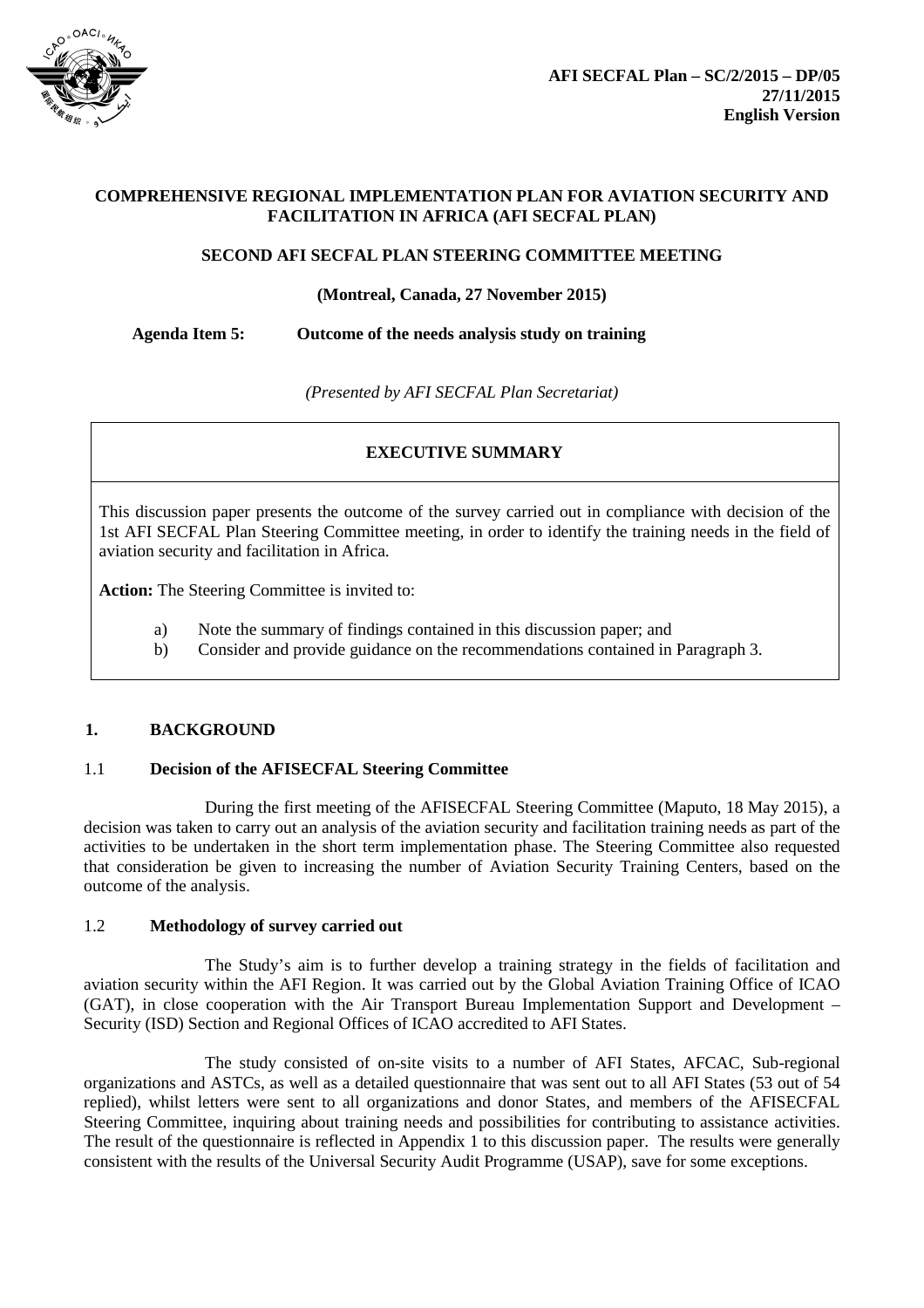

## **2. SUMMARY OF FINDINGS**

#### **2.1. Findings related to ICAO SARPS**

2.1.1. With regard to development and implementation of National Civil Aviation Security Training Programmes (NCASTP) (Annex 17, Standard 3.1.6 ) it was revealed that:

- Although 79% of the AFI States stated that they have an NCASTP in place, the majority indicated that they would still benefit from receiving assistance in further enhancing their NCASTP.
- USAP audit results confirm that in numerous cases the requirements are insufficiently detailed in these programmes.

2.1.2. On development and implementation of Airport and Airline Security Training Programmes (Annex 17, Standard 3.1.7), it was observed that:

- The same finding mentioned under 2.1.1 also applies to the Airport and Airline Security Training Programmes and
- There is need for a more detailed approach is confirmed by the percentage of States (60%) requesting assistance to further develop those programmes

2.1.3. With respect to Training and Certification of Aviation Security Instructors (Annex 17, Standard 3.1.7) it was found that:

- Whilst 55% of AFI States stated that they have established a programme to certify national aviation security instructors, there seem to be important challenges in implementing these certification systems.
- Most States (70%) indicated the need for assistance to develop an instructor certification system including assistance in establishing selection and qualification criteria.

2.1.4. Concerning appropriate training of persons implementing security controls (Annex 17, Standard 3.4.2 ), the study indicated that:

- Whilst 88 % of the AFI States replied in the questionnaire that they fulfilled the training requirement, audit findings indicated that only 15 % of States meet the subject requirement.
- This difference may be explained by among other factors, a possible lack of full understanding of the related standard 3.4.2 which applies to all staff implementing security controls, including for instance airport, airline, handling personnel.
- 2.1.5. Regarding Screeners training and certification (Annex 17, Standard 3.4.3) it was noted that:
	- Most States (73 %) stated that they have a certification programme for screeners; however, a majority of States (68 %) is asking for assistance in developing a screener's certification programme (including guidance on selection and qualification criteria, and CBT tools).
	- Audit results indicate that only 37 % of the AFI States are in compliance with Standard 3.4.3.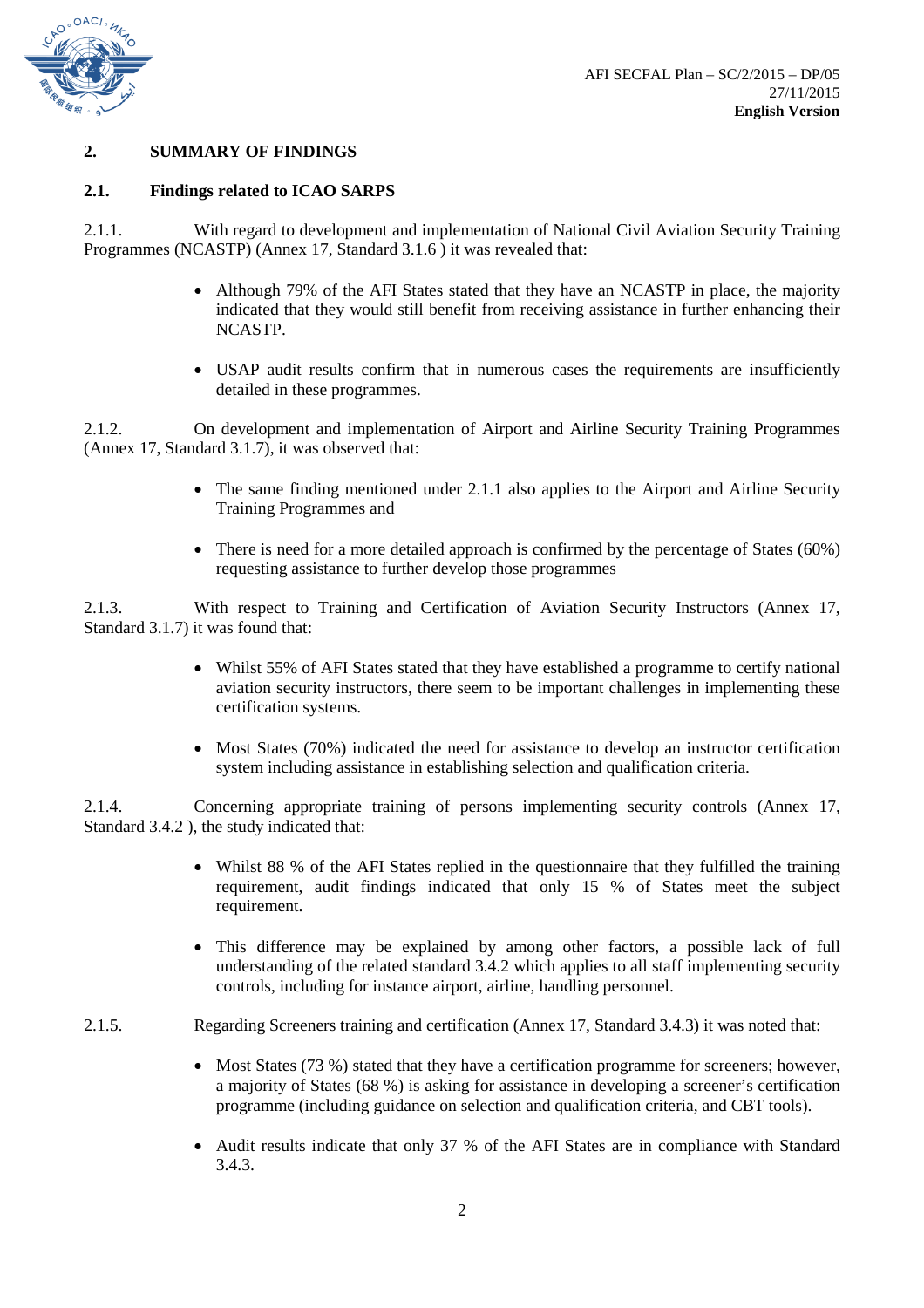

2.1.6. Regarding Training of National Aviation Security Inspectors (Annex 17, standard 3.4.7) it was shown that:

> • Whilst 82 % of the AFI States confirm that they have a training programme in place for national AVSEC Inspector, a majority (80 %) requested assistance in further developing and improving their training programmes. This need is confirmed by the audit results.

#### **2.2. Other Findings**

#### **2.2.1 Aviation Security Training facilities**

The four regional ASTCs existing in Africa indicated that they are largely underused (in 2014, 122 participants to ICAO sponsored courses; and approximately 500 participants to other courses at ASTCs, mostly, from appropriate authorities). Nevertheless, some States indicated their willingness to host another ASTC.

The study also unveiled that the training capacity within the States is largely insufficient (lack of dedicated AVSEC training infrastructure, specific training programmes at training centres not certified by authorities, national instructors not certified, sometimes no approved NCASTP, lack of course developers, no quality control of training activities).

#### **2.2.2 Computer Based Training (CBT) and blended learning**

Many States (84%) expressed interest in further exploring the possibilities of blended traditional training methods and CBT for screener and inspector certification, and e-learning AVSEC awareness training for airport and airline personnel. Most States (91%) requested ICAO's assistance in this respect.

#### **2.2.3 New courses and workshops**

According to the Study, States requested ICAO to look into further development of courses and workshops. The detailed requests will be further analyzed by the GAT and ISD in cooperation with all partners involved (see recommendation below).

#### **2.2.4 Regional Cooperation**

It appears that some Regional Safety/Security Oversight Organizations (RSOOs), such as BAGASSO, UEMOA and CASSOA, may be able to provide a platform for cooperation in the field of AVSEC oversight and training; however they seem to lack their proper dedicated human resources in the field of aviation security.

#### **2.2.5 Donor States and organizations**

The survey highlighted that contributions by donor states are very much appreciated; however the survey also indicated that these contributions seem to be concentrated on a limited number of States whilst their content is not always adapted to national needs and requirements.

#### **2.3. Facilitation – Approved NATFTP**

Only 21 % of States confirm they have an approved NATFTP. Almost all States indicated the need for assistance in this regard with priority on developing their NATFTPs in the first instance, which programmes would thereafter be supported by training strategies.